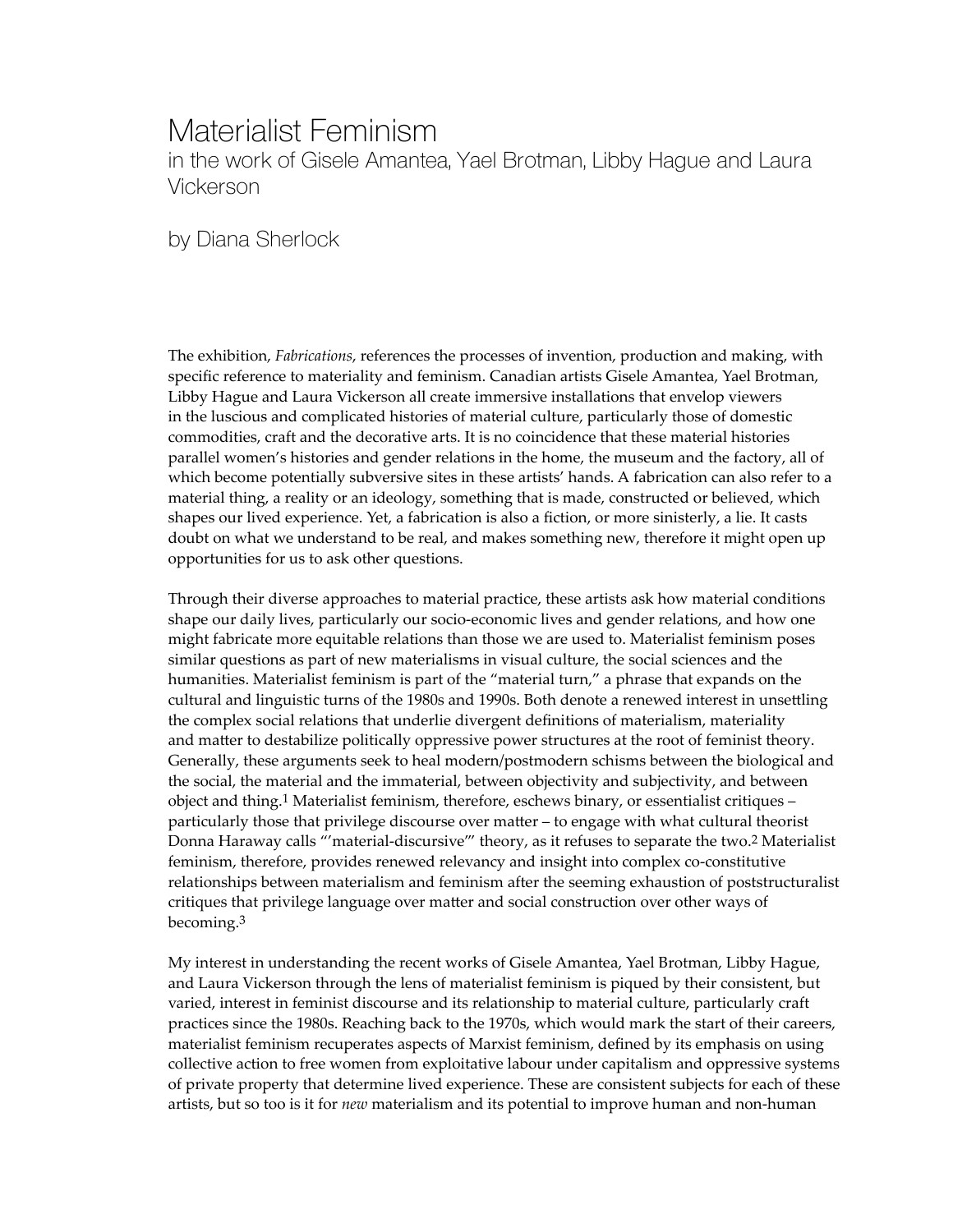relationships on a planet that is enduring terrible degradation under us. I am interested in how these contemporary artworks can offer insight into how to rethink feminist agency through new materialism in contemporary art.

Gisele Amantea's *Remember the Ladies* was originally presented as a site-specific installation at the Owens Art Gallery in New Brunswick as part of MASS MoCA's *Oh Canada!* exhibition in 2014. Architecturally scaled, running the full length of the wall in giant white caps, the phrase "REMEMBER THE LADIES" is outlined in velvety black flock on a vinyl photomural of decoratively painted wild raspberry tendrils and vines dripping full berries reminiscent of interior décor or advertising. This work makes reference to two important and all-but-forgotten women whose private words and decorative designs Amantea appropriates, actually recuperates, to make social and political allusions to the still inferior status of women and their material practices.

While researching the Owens Art Gallery in preparation for the project, Amantea discovered in their collection two late-nineteenth-century works of porcelain painting by Ethel Ogden (1869- 1902). According to Amantea, Ogden was a talented student and later an accomplished teacher in the Art Department at Mount Allison's Ladies' College (now the Owens Art Gallery), which had a mandate to teach women art and culture.<sup>4</sup> Prompted by prosperous social conditions after the American Civil War and increased industrialization in the 1870s, china painting swept across North America as a fashionable, upper-class leisure activity adopted from Europe.5 Although today it is marginalized as a hobbyist-amateur art form, historically china painting was a decorative art that had very serious craft associations for women and brought status to the upper classes.

Amantea's research uncovered that Ogden was a serious artist who took china painting workshops in New York<sup>6</sup> where European master porcelain painters such as Edward Lycett, who trained in the Staffordshire pottery tradition, and John Bennett, who designed Royal Doulton,7 taught courses across America in some of the country's most prestigious art schools and societies. This included the New York Society of Decorative Art (1877–1902), where Ogden likely trained.8 At this time china painting, and other domestic arts associated with the Arts and Crafts and America's nationalistic Colonial Revival movements, were deeply political, and moral aesthetic activities that contributed to the health, wellbeing and economic prosperity of the nation. China painting opened up the social and economic worlds of industry and fine art to a class of women who previously had no voice in the public sphere. And, for the first time women, like Ethel Ogden, played a very public role, designing, making, teaching and selling their wares at national expositions, women's exchanges and decorative art societies.

Amantea also appropriates another little-known reference, the phrase "Remember the Ladies," from a letter written by Abigail Adams in 1776 to her husband John Adams when he was preparing to help draft the United States Declaration of Independence. Her private epistle clearly had a very public function and that was to sway her husband and his colleagues to "…remember the ladies and be more generous and favourable to them than your ancestors. Do not put such limited power into the hands of the husbands."9 In keeping with literary conventions at the time, she politely continues, but outlines clear consequences if he, as a law maker, should dismiss her advice: "If particular care and attention is not paid to the ladies, we are determined to foment a rebellion, and will not hold ourselves bound by any laws in which we have no voice or representation."10 Sadly, her plea fell on deaf ears, and it was to take almost another 150 years before American women were *given* the vote and any control over property. Yet Adams' demand for equality between the sexes echoed loudly during those years, and are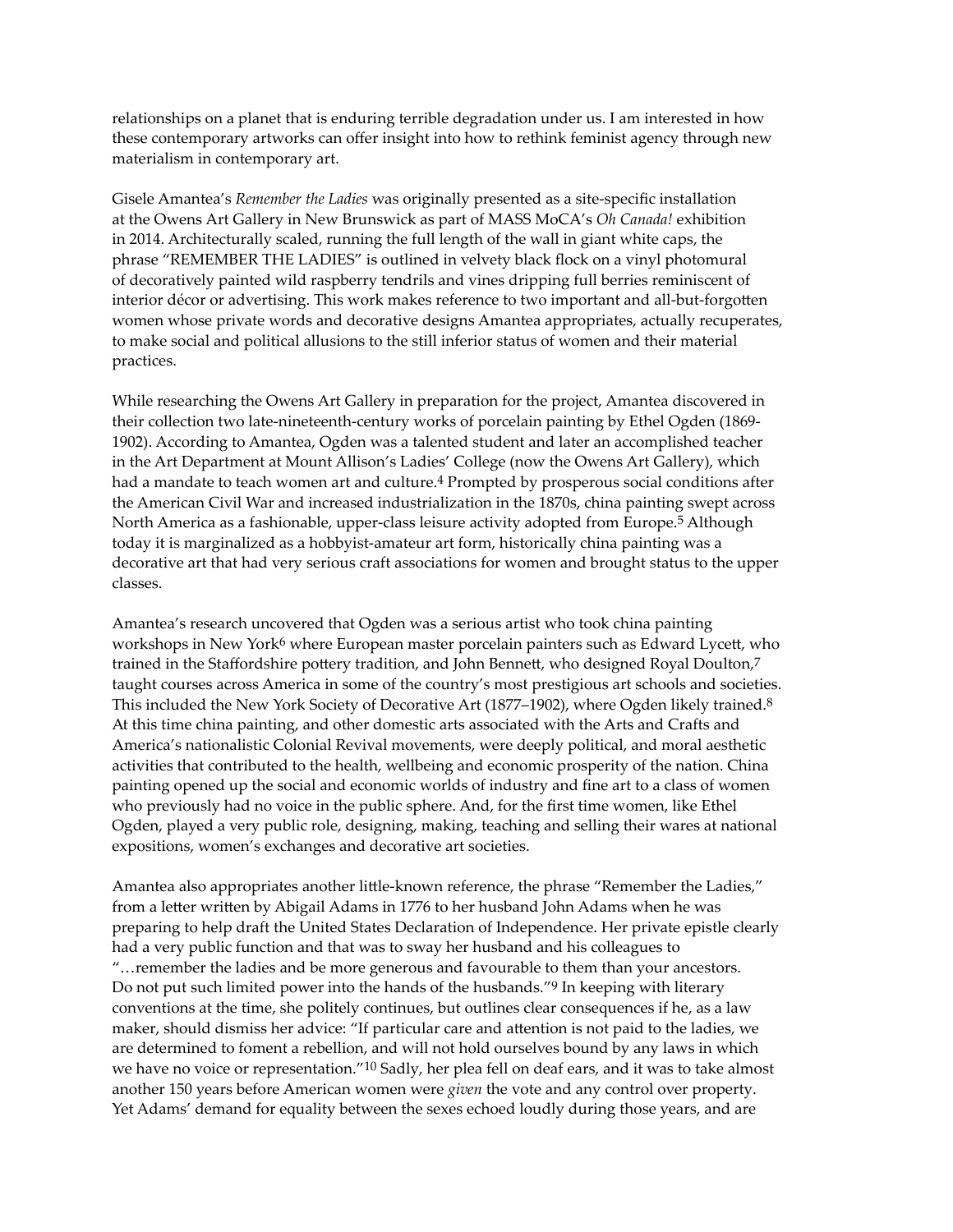recalled by Amantea in *Remember the Ladies* as a reminder to be vigilant in the face of recent political events that once again threaten women's control over their bodies and the silencing of marginalized voices.

This work is in keeping with Amantea's practice since the 1980s, in which she has developed often private herstories that parallel public social and political History. Importantly for this work, the reference to Ogden's accomplished career as a china painter also echoes Amantea's history in art, as her first formal study was in ceramics. So *Remember the Ladies* refers back to Amantea's progenitive work in less-respected craft practices such as ceramics, china painting and even hobbycrafts, which she recognizes as her first introduction to the emancipatory idea of making.<sup>11</sup>

Amantea has always been interested in how representations circulate and reinscribe clichés about women and power relations within the social structure. Just as hand-painted china borrows from a particularly marginalized gender and artistic class structure, Amantea has consistently integrated humble hobbycrafts, domestic interior décors, and mass collections of kitsch and pop collectibles, such as winged cherubs and poodles, into her work to blur the lines and subvert established value systems between high art, craft and popular culture. In this case, Amantea flocks the negative wall space around the image and text, which recalls kitschy 1970s wallpaper, a spectre of former rococo excess. Flocking adheres Ogden's gigantic unknown surface design of a wild, prickly bush onto the very architecture of the art institution in which Amantea now works to draw our attention to shifting social and cultural values.12 The pattern repeats to build unity, but it also signifies the underlying structure of relations or conventions that underwrite the social and political scripts that replay historical power relations in both art and life.

*Remember the Ladies* announces its presence in situ, site-specifically, over time and with the collective contributions of other artists who help Amantea install this very labour-intensive work. This integrated working process requires the institution to commit significant space and resources to realize the work over a period of time. Making this work then is a political action that occupies and alters the social and economic bureaucracies of art and its institutions through its very production. The work also remains ephemeral, lasting only the duration of the exhibition. It cannot be collected or commodified past its initial display, which draws attention to its fleeting material presence and the precarity of memory and history.

Libby Hague's sprawling *Habitat* installation combines text and image too, but here in the form of woodcut prints, collage, assemblage and drawing to abstractly render a huge, crowded apartment complex filled with the messiness of life. The installation suggests a wall-scaled graphic novel in which various disparate voices cross-reference each other. On one hand this storyboard-type installation encourages viewers to look for a linear narrative, but instead one is faced with multiple encounters, or events that occur simultaneously, or loop and unfold, contingent on one another. Like Amantea, Hague interchangeably uses text as material and materials as text, and viewers are left to look for overall patterns to draw correlations between seemingly disparate things.

Hague populates *Habitat* with characters who speak in diverse, often conflicting, voices appropriated from popular culture, literary, academic and media sources. Depending on where you enter Hague's habitat, American anti-establishment novelist Don DeLillo's words might set the stage as "ordinary in every way, simple moments adding up with rain falling on the lawn,"13 while another American literary realist, Henry James, introduces "The more or less bleeding participants." Further along, colloquialisms defined by the *Urban Dictionary* interpret hip survival tips from other voices: "nick is a stunter. don't count on him," "you gotta let that shit go," "Drini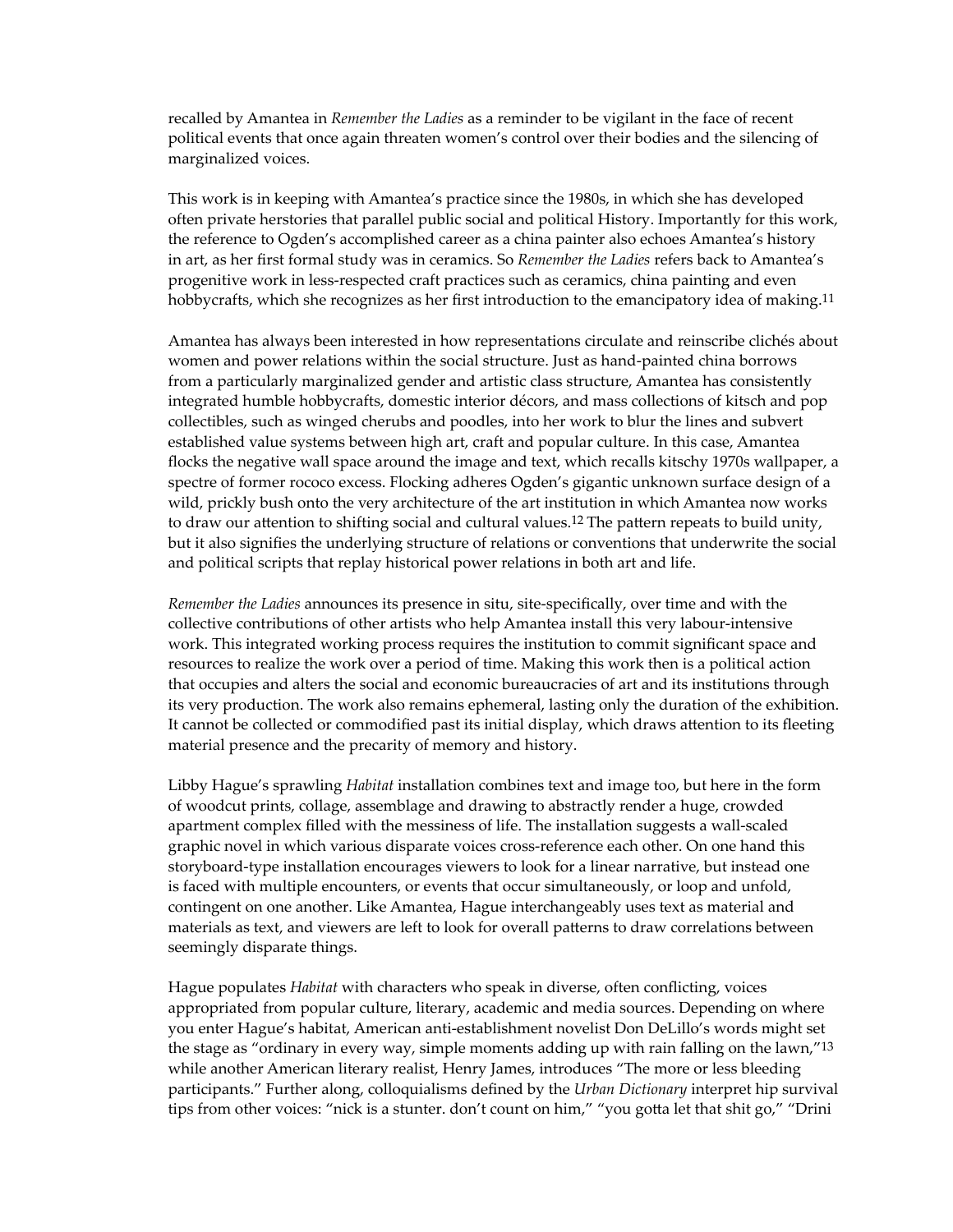thinks OMG wot a pagan. she lied to me that bitch." On another floor, American French chef and TV personality, Julia Child, rather menacingly suggests out of context, "Furnish yourself with 2 stout bladed, very sharp knives, 1 small and 1 larger. Now you have 2 choices ...," while Armenian folk artist Djivan Gasparyan sings "I will not be sad in this world" to someone most desperate overheard on a cell phone scanner, "Gloria! Gloria! Please don't hang up Gloria!"

As if representing a macrocosm of lived experience, *Habitat* absorbs these textual references into its densely collaged surface to create an intertextual space. Further along the wall discourse gives way to materiality. An abstract assemblage emerges from the surface of the wall in low relief. Topographical, planar and perspectival points of view exist together here. Hague uses print and textile processes such as drawing, binding and appliqué to compose a loose grid of boxy objects. A collaged grid of colourful cut papers, wires, strings, ribbons and belts, contains otherwise wild swatches of paint and ink to playfully reference disparate material histories. Gendered references to domestic hobbycrafts subversively collide with high-art painting references – particularly the colours and formal structures of Quebec modernist painters such as Borduas, Riopelle, Pellan and Molinari, who would have influenced a young Anglo-Quebecoise Hague while in school in the 1970s.14

Hague's *Habitat* combines a tongue-in-cheek modernist "truth to materials" with graphic figurative representations and oblique quotations to create a type of speculative materialism. *Habitat*'s speculative materialism parallels Don DeLillo's speculative or trans- realism,15 which straddles modern realism and postmodern speculative fiction, and undoes binary structures using non-linear editing and a realist approach to narrative montage for critical affect. In their work, Hague and DeLillo both reveal how everyday material conditions determine people's lives, but their characters consistently oppose inequitable and oppressive power structures by exercising their imaginations to challenge consensus reality. On one hand, everyday, lived, material reality seems clear and definable – "A peacetime morning. A peacetime bedroom, a real bedroom. Real children. Real birds. Real cats. Real graves."16 – but on the other it is excessive, or as semi-autobiographical novelist, Philip Roth, suggests "That's realism for you. More meaning than was necessary." It is this excess, beyond the limits of consensus reality – "The brain is wider than the sky."17 – that is most important to *Habitat*.

Like the contemporary world, *Habitat* exists in a contradictory, precarious state between the material and discursive. It is excessive, but seems nonetheless incomplete. It teeters on the edge of collapse, even failure, but it is full of unrealized potential. This is typical of Hague's work, which is made spontaneously, *in situ*, and is never the same twice. The work also rarely remains static. In *Alone Together* (2014) Hague radically re-organized the work during the run of the exhibition, cannibalizing material elements from the earlier work to make new work. Most recently, in *Inventing Hope* (2016), she altered the installation environment during a closing performance to even further destabilize it in time and space. In *Habitat*, viewers perform a material-discursive reading of the work by walking it, and no two readings will be the same. This unsettles any static interpretation of the artwork and suggests a mutual dependency between the viewer and the artwork, rather than a typical subject and object relationship. In this sense, *Habitat* performs its subject-object relation; it is a thing as much as it is an object. Its discursive-material form doesn't just represent reality it "modifies, transforms, perturbs or creates" reality in conjunction with its participants.18

Hague's obscure references to recent scientific research by Brian Green into string theory and the Hadron Collider experiments into the Higgs Boson (God particle) probe materiality and reality at the most extreme sub-atomic level. String theorists and quantum physicists suggest that, at the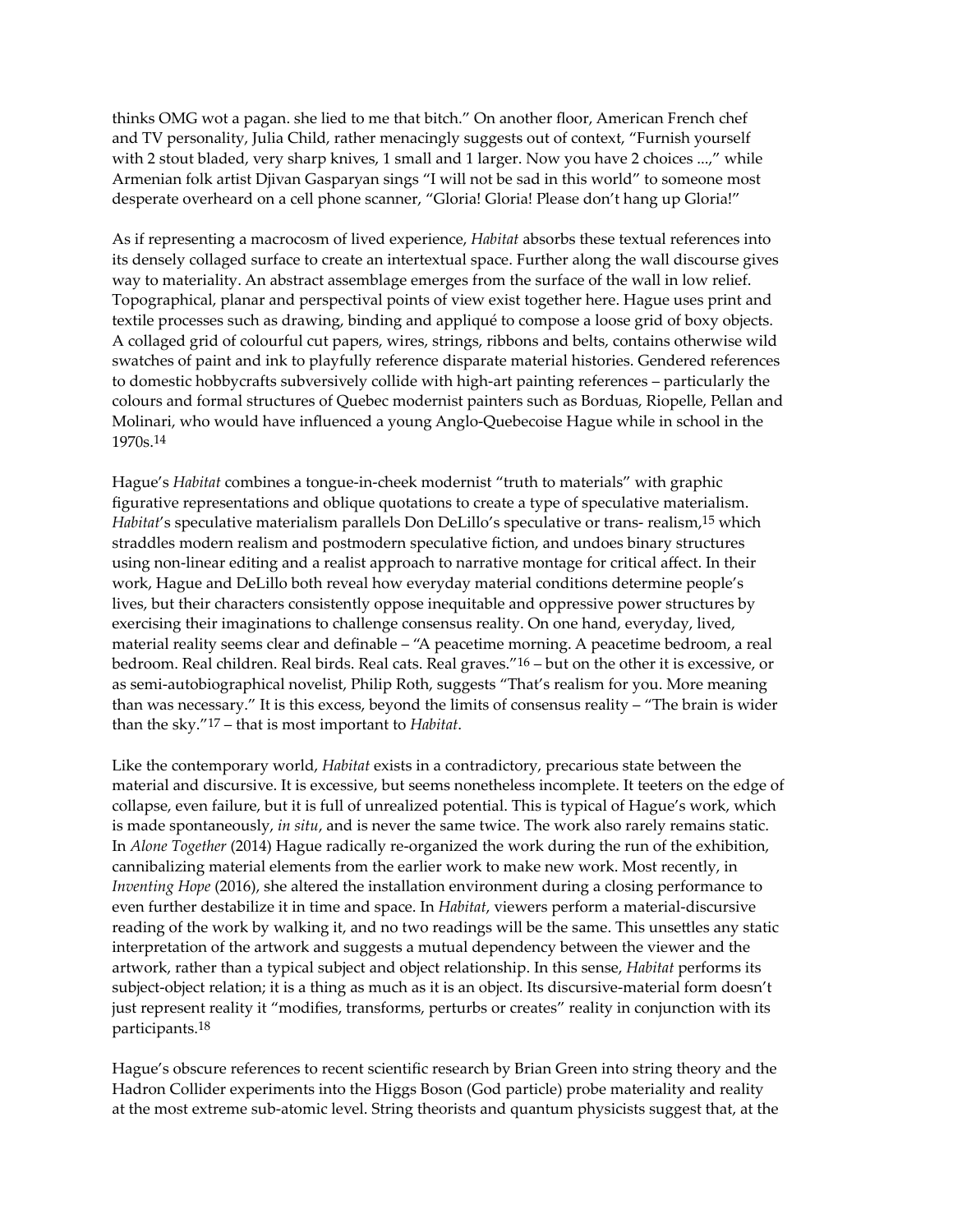sub-atomic level, particles are extremely unstable and exist in co-constitutive relationships, which according to Green, promises "an unshakable pillar of coherence forever assuring us that the universe is a comprehensible place." Recently discovered, the Higgs Boson particle is considered to be the first elementary particle that permeates the entire Universe.<sup>19</sup> Speculatively then, at the level of sub-atomic particles, all matter is the same even if it acts differently. So if one were to apply this to lived reality, perhaps the hierarchical divides between inanimate and animate objects, humans and non-humans, and worldly and otherworldly experiences could dissolve under such scientific speculation. The Higgs Boson (God particle) sub-atomic particle research is highly speculative and open-ended, but provides a material and theoretical glimpse at why "By some chance here we are, all on this earth," despite our differences.<sup>20</sup>

Not surprisingly given Libby Hague and Yael Brotman's sometime-collaborations, some of these ideas recur in Brotman's print installation, *Mountains dance like rams*. In the introduction to their book, *New Materialisms Ontology, Agency, and Politics*, Diana Coole and Samantha Frost pick up not too far off from where the atomic physicists leave off, they write:

For materiality is always something more than "mere" matter: an excess, force, vitality, relationality, or difference that renders matter active, self-creative, productive, unpredictable. In sum, new materialists are rediscovering a materiality that materializes, evincing immanent modes of self-transformation that compel us to think of causation in far more complex terms; to recognize that phenomena are caught in a multitude of interlocking systems and forces and to consider anew the location and nature of capacities for agency.21

*Mountains dance like rams* alludes to this vital and excessive force of matter by proposing the doubly absurd notion that mountains could dance like rams. Brotman's title references "the apocryphal text of the Passover service where there is a song of gratitude for the sea parting to allow the Israelites to escape slavery and transform into free people."22 It reads:

Mountains danced like rams, The hills like flocks of lambs.23

For the artist, this metaphor implies nature has agency, even sentience, beyond what most humans identify solely as biologically determined actions necessary to maintain the species. Why else, she wonders, "Do rams dance? Do they feel joy?"<sup>24</sup> This story is also about people freed from oppression; an empathetic gesture from which we could all learn. It involves selftransformation, upturns existing power structures and creates new capacities for agency. Brotman returns to this hopeful image now when the world needs imaginative solutions to reverse human environmental degradation and stop the growing displacement and oppression of women and other marginalized peoples.

*Mountains dance like rams* comprises several Japanese Kurotani paper constructions and etchings that represent crystals, geodes and fragmenting ice, ancient geological and natural wonders that exceed human history on this planet. The paper is very strong so it free-stands atop tall white narrow tables. One table has a bent leg as if it is dancing. It references the title, but also Brotman's "mother's mountain," or her memory of her mother's aquarium construction in their Winnipeg living room when she was a child.25 It was her magical place, full of imaginary potential. Brotman's miniature worlds have a sense of otherworldliness too perched atop the dancing tables. She marks the paper constructions with a blue broken tapelines to indicate where they need to be bent and glued to make their shape. The artist fills these DIY-architectural-type models with geometric shapes and shards made from Foam Core, brightly coloured Mylar, reflective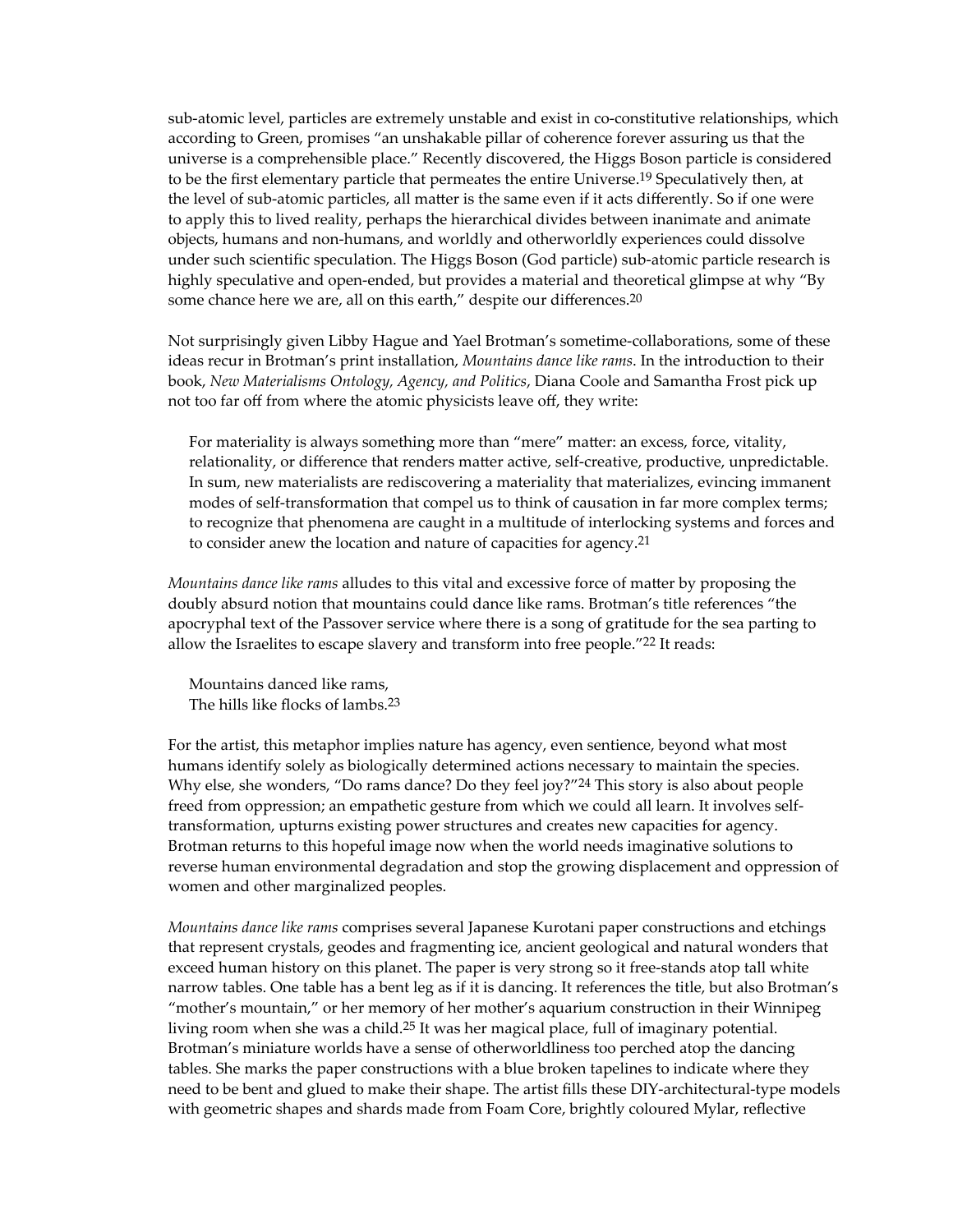tapes and paint. When light hits these surfaces, colours glow, and the objects are ethereal; they come alive. In some cases, these interior elements spill out of the paper form to rush toward some unpredictable end. Sometimes they look precarious enough to collapse.

These paper sculptures read as models, works in process, visions for the future. They teeter between sculpture and model, nature and culture, the gigantic and the miniature and the sublime and the beautiful. As we have seen materialist feminism attempts to collapse dualities, to seek a better world. Brotman too observes *Mountains dance like rams* pursues her "ongoing engagement with visual and conceptual polarities – urban and wilderness landscapes, figuration and abstraction, the natural and the constructed, the private and public, the here and the there – and how they influence and are dependent upon each other."26

Brotman's working method also enacts the ideas in the work. Pieces from earlier projects are often recycled and repurposed to make new work, thus the idea of transformation so key to the conceptual underpinnings of the artwork are enacted during the process of making the artwork. Brotman offers, "there is a history of transformation to the interior, the guts, of my structures akin to an upheaval of a geological transformation."27 For example, the geometric shapes of Foam Core that frame the colourful gels in *Mountains dance like rams* are recycled from pieces she created for *We/ Standing by water/ Waiting* at Toronto's Loop Gallery in 2015. This destabilizes the static object's identity even further and extends the ideas of how all things and subjectivities are formed relative to specific relationships in space and time.

In *Mountains dance like rams*, themes of transformation continue in a series of copper etchings printed to form three blue trapezoids that each covered a sixteen-piece grid. Brotman then extracted fragments of the trapezoid from each grid, and reoriented them to make several new interrelated constellations on the wall behind the paper sculptures. Combined, the scale shifts and they affect each other's meaning. Now these blue fragments float, unevenly, within the margins of the soft sienna and graphite-toned pieces of paper to become crystals or landscapes, and the paper models, suddenly become mountains. Brotman's process transforms a simple repeated geometric shape into a variety of different images. These prints and sculptures then are literally and figuratively basic building blocks, fundamental elements, from which new work, new ideas, new imaginings, can come. The potential diversity is endless since these elements can be recombined differently forever to bring new life to the work.

Drawn in by the white light and the soft sound of blowing wind, gallery visitors gently push aside a muslin curtain. Above, a billowy mass of white garments lit from within hangs down from the ceiling to envelop its viewers. At either end of the space, the body of the object crumples down onto the floor. Shorter appendages, sleeves, skirts, bodices and pant legs, reach down from the main body of the object towards viewers who wander without shoes, sit or lie down on the soft white cloth floor and bed pillows within the space. float . . . drift . . . fade . . . sink . . . exhale . . . be absorbed . . . , these are all words artist Laura Vickerson suggestively uses to invite us into *Air*, an immersive environment that recasts a massive hand-sewn textile object originally shown as *The Between* at Calgary's Nickle Galleries in 2016.28

*Air*'s material conditions set the stage for visitors to have an intensely private experience in a public gallery space in which viewers become participants in a strangely interior performance. Upon entering the enclosed space, people gaze upwards, their faces aglow from the white light above to create an almost quasi-religious experience. Vickerson suggests "*Air*, with the clothing ascending on either end from the ground to above, seems to present an uncanny, if unintended, visual suggestion of the Rapture," the Christian belief that with the Second Coming of Jesus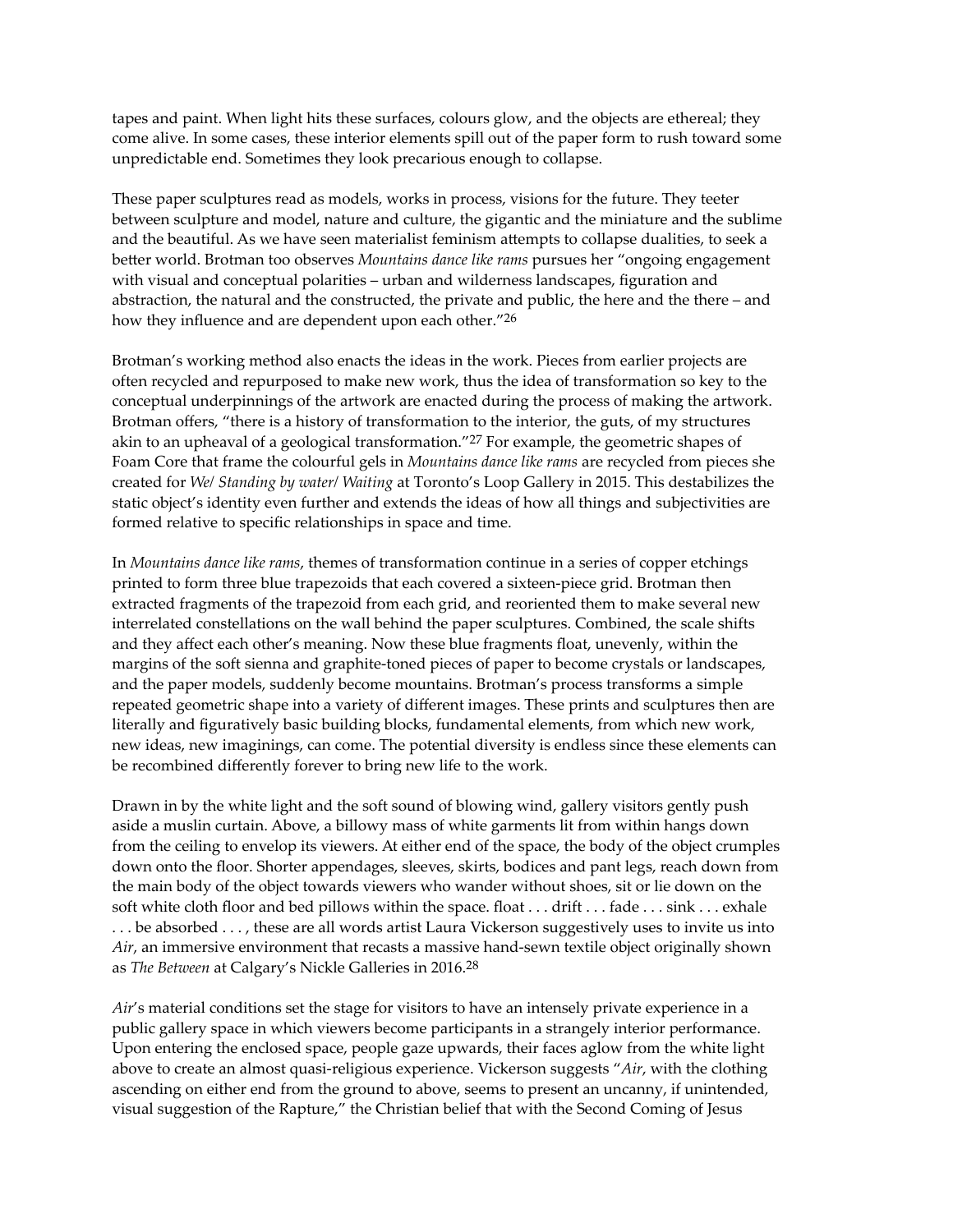Christ, believers, alive and dead, will rise up to meet the Lord in the air.29 While this overt religious reference is unique to Vickerson's *ouevre*, themes of transcendence, time, loss and mortality recur in her practice.

Clothing is a powerful sign of identity and an indexical marker of lived experience. Thus this object, made from hundreds of used clothes salvaged from Calgary thrift stores, stitched together, hoisted and tethered to the ceiling, cloaks viewers in the material traces of lived lives, now absent. Removed from their original mundane function to become material in an artwork, these garments symbolize the overabundance of production and consumption of commodities that fuels capitalism and how these material conditions shape the lives associated with them. Stitched together along the seams, each garment's stretched skin becomes intertwined with the other. Stains and repaired wear patterns accentuated by the light mark the lives of more economically privileged users. *En masse* these clothes draw attention to hundreds of anonymous makers, likely women or child labourers from economically marginalized countries, and encourage us, as privileged global consumers, to think about their labour, their lives and how our identities intertwine.

In *Air*, Vickerson revisits the theme of unbridled capitalist consumer culture as seen in earlier works such as *Hive* (1991) and *Cataract* (1992). The title too whispers the return of Marx and Engels' famous quotation from the *Communist Manifesto*, "All that is solid melts into air, all that is holy is profaned, and man is at last compelled to face with sober senses, his real conditions of life, and his relations with his kind." $30$  Importantly, these words suggest the reciprocal relationship between the material and the immaterial, and the worldly and otherworldly elements that *Air* seems to float *in between*. They also suggest the necessity for people to understand that even though relationships between people are abstracted by discourse, Capitalism for example, they are essentially material, and must be understood as such in order to maintain and improve humane relations amoung people.

Karl Marx knew this even as he and Friedrich Engels paradoxically provided much of the evidence for their critique of capitalism while Engels worked for his family's Manchester textile factory. Historically the textile industry has been a site in which the real effects/affects of material production on people's lives, particularly women's lives, have been painfully visible. Marx even believed "social progress may be measured precisely by the social position of the fair sex," which would have included their working conditions.<sup>31</sup> Fast forward a hundred years and American materialist feminist Rosemary Hennessy's recent research into the oppression and exploitation of workers in northern Mexico's *maquiladoras* expands on these ideas to make the intersectional argument that any feminized body – marginalized by gender, race, ethnicity, sexuality, class – becomes valuable to capitalism because it has less power and can, therefore, be more easily exploited.32

Tellingly there are more female gendered garments included in *Air*, but the work comprises garments from different genders, economic classes and ethnicities stitched together to make a whole. *Air*, exposes how in a globalized economy people of unequal socio-economic classes often unknowingly inflict suffering on others by participating in consumer practices that exploit labourers. On the other hand, the logic of late capitalism leads one to believe workers' suffering is only compounded by withdrawing support for these global industries, as these workers are more material in their suffering – they lack, in most cases, the basic necessities of life despite their labour. Weightily, Vickerson's *Air* enshrouds producers and consumers under a cloak of capitalist complicity.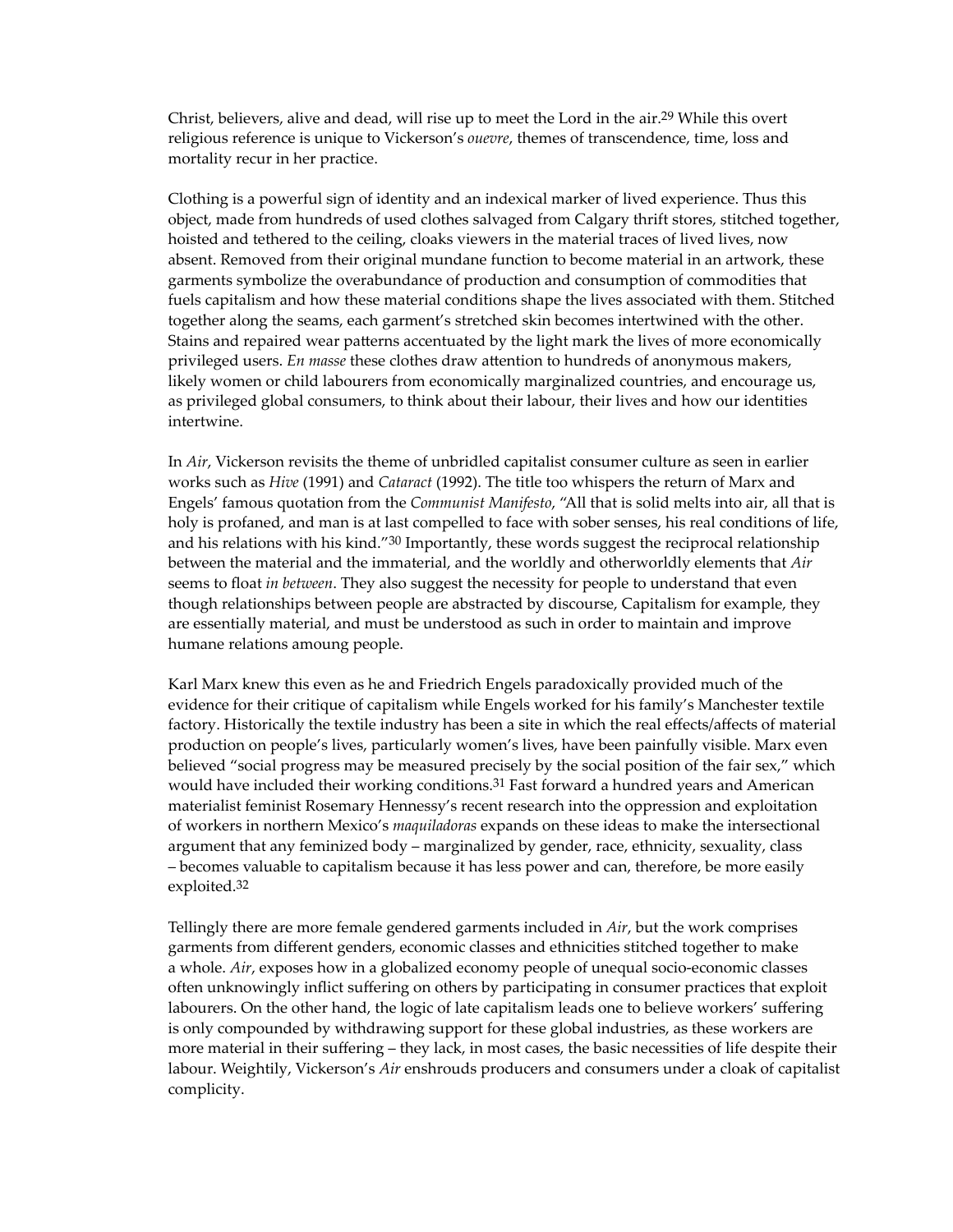*Air* contrasts the ideal lightness of being offered by religion after death with the real weight of this material world. In it, Vickerson asks how our individual actions in this world affect the lives of others. Co-constitutive relationships between the individual and the collective are clearly visible in the final object, but they were also enacted during the process of making the work. Each stitched, torn and well-worn garment in *Air* was carefully repaired and then sewn to the main body of the object by Vickerson and her assistants in communal sewing bees. While getting the work done, these gatherings offered participants time to communally discuss their lives, reflect on their labour and the process of making. As has historically been the case at women's gatherings or more pointedly, at feminist circles, these conversations can raise consciousness about inequities in the world that affect all of our lives. These sewing bees, therefore, enact, on a small scale, the politics of the work and Vickerson's desire to repair tears in the social fabric caused by global capitalism.

Feminist theorist, Elizabeth Grosz, draws a sharp distinction between "freedom from [oppression]" and "freedom to [act]" in her essay "Feminism, Materialism, and Freedom."33 She argues feminists remain stymied by the "freedom from" position because it is an oppositional stance that only allows women to operate against the existing dominant paradigm. This means they do not necessarily have the "freedom to" generate anything new, to act, to develop "a capacity for action."34 Grosz draws on Henri Bergson's work to suggest his ideas "might help to rethink how subjectivity and freedom are always and only enacted within and through the materiality that life and the nonliving share …"35 Similarly, Coole and Frost's materialist feminist argument furthers the idea of self-transformation as a form of agency that extends beyond human cognition in order to free nature, matter and Others from exploitation and degradation. They write:

Conceiving matter as possessing its own modes of self-transformation, self-organization, and directedness, and thus no longer as simply passive or inert, disturbs the conventional sense that agents are exclusively humans who possess the cognitive abilities, intentionality and freedom to make autonomous decisions and the corollary presumption that humans have the right to master nature.36

So this is the crux of *Fabrications*, an exhibition that is concerned with material agency. *Fabrications* asks how materiality and making can change our lives and what role contemporary art and artists have in this. As examples, these works by Gisele Amantea, Yael Brotman, Libby Hague and Laura Vickerson, variously engage materialist feminism and through it, generate capacity for action.

## **Endnotes**

2. Lam, 106.

<sup>1.</sup> Carla Lam, "Postconstructionist, 'New' Material Feminisms: Breaking Feminist Waves," in *New Reproductive Technologies and Disembodiment: Feminist and Material Resolutions* by Carla Lam in Theory, Technology and Society series. Series ed. Ross Abbinnett (Farnham, UK and Burlington, VT: Ashgate Publishing Limited, 2015) 97–115. Also see Stacy Alaimo and Susan Hekman, eds., *Material Feminisms* (Bloomington, IN: Indiana University Press) 2008. published a version of this idea previously in my text for the exhibition *In the making* for the Alberta College of Art + Design, 2014.

<sup>3.</sup> Ibid., 100.

<sup>4.</sup> Gisele Amantea, "*Remember the Ladies* 2014," Gisele Amantea, December 13, 2016.

<sup>5.</sup> The Met, "Women China Decorators," *The Metropolitan Museum of Art*, 2000–2016, December 13, 2016.

<sup>6.</sup> Ibid.

<sup>7.</sup> Ibid.

<sup>8.</sup> Gisele Amantea, e-mail to author, November 19, 2016.

<sup>9. &</sup>quot;This Day in History, March 31," *The History Channel*, A & E Television Networks, LLC, 2016. Gisele Amantea, e-mail to